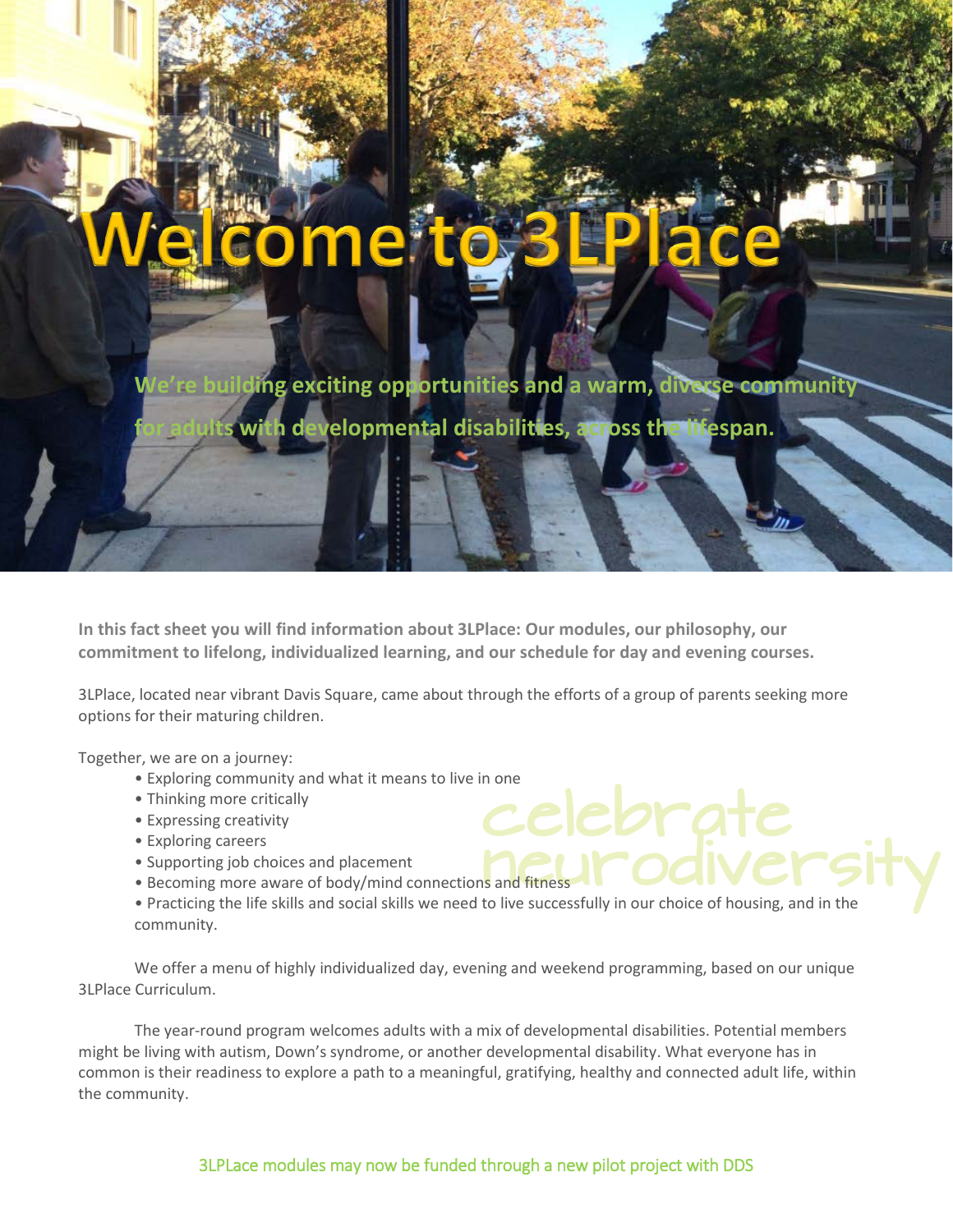# **3LPlace Learning Modules**

3LPlace offers exciting learning opportunities for adults with developmental disabilities, across the lifespan. We begin by building a thorough understanding of each individual, particularly about their interests and passions in life. We believe personal interests can be harnessed to accelerate the development of self-determination, independence, friendships and social behavior.

Learning at 3LPlace is set up in modules, like courses in college. Our members decide what they want to explore. Our modular programming is based on our unique 3LPlace Curriculum. We encourage participants to pick the modules that best fit their own interests, goals, schedule and budget.

We offer five modules: **Daring to Dream, Community, Work and Career, Life Skills, and Social Skills**.

#### **1. DARING TO DREAM MODULE**

In this module, members engage in exploration, utilize multisensory-based imagining, and work with other expressive modalities to assist with goal development. The learning environment involves both individual and small group activities. Members have daily opportunities to practice and stretch their creativity in their expressions, interactions, thoughts, and actions. This module taps into the imaginative capacity of each individual, following their lead on a topic/passion or exposing them to new areas of interest.

#### **Objectives:**

- Creating collaborative art projects and utilizing group problem-solving
- Partaking in outings or listening to guest speakers
- Participating in media-based problem-solving; brain games; improvisation and role playing
- Delving into research projects on various topics led by member interests
- Embracing and applying a disability positive sense of self and community
- Bolstering background knowledge and skills of members to become more active and informed members of society

#### **2. COMMUNITY MODULE**

This module is based on creating skills and abilities to assist members with meaningful community participation as independently and safely as possible. 3LPlace integrates the importance of embracing neurodiversity within the context of basic human rights and citizenship. We work with members within the environments they interact with and live in to help achieve these community outcomes. Key questions are asked at the outset to help members think more clearly about the topic: Why do we and how do we live in a community? What do we get from and what do we give to our community? How do we use all the islands of knowledge/skills that we have and apply them to create meaningful lifelong learning experiences?





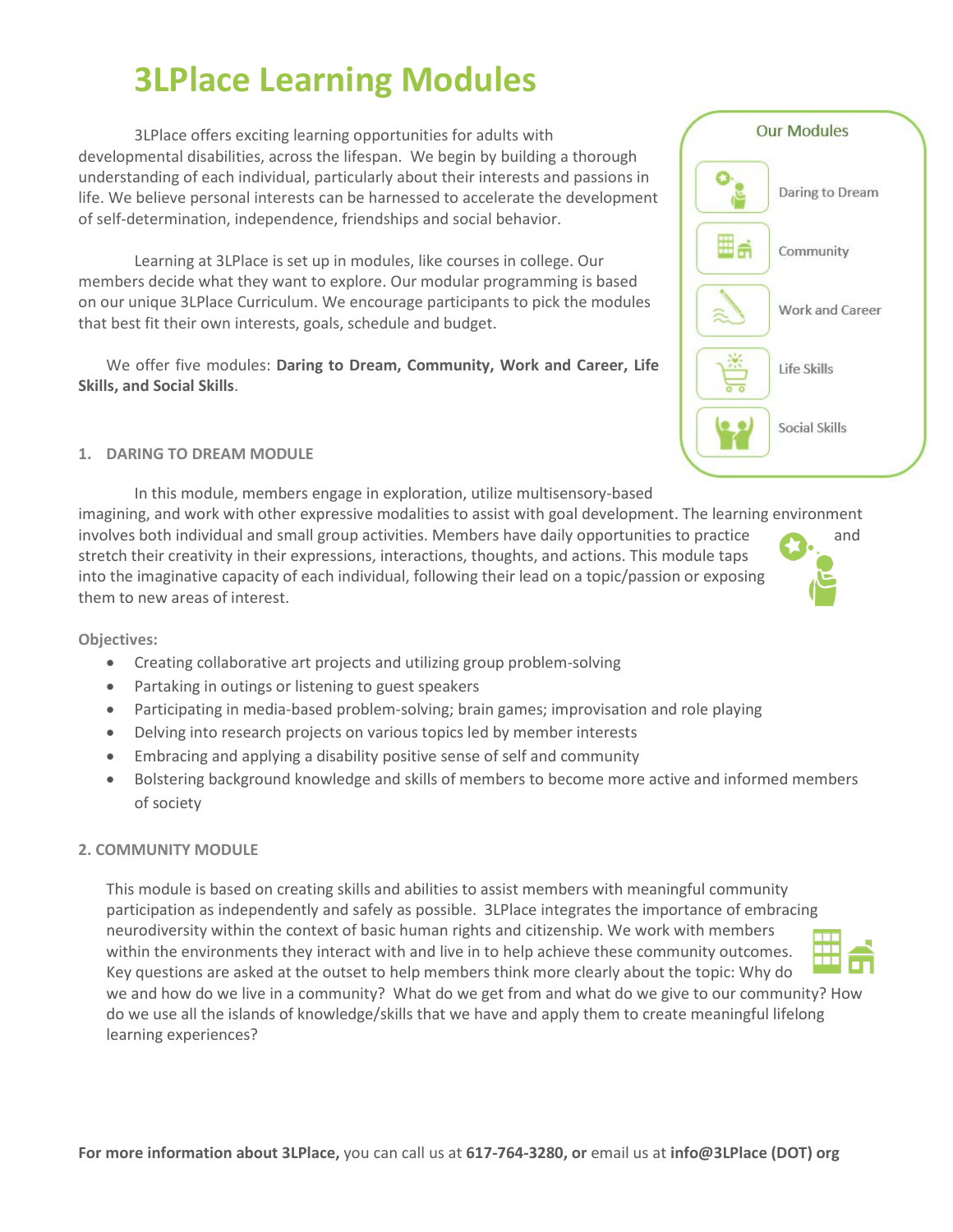**Objectives:**

- Visiting places where critical and abstract concepts can be made concrete, such as: city hall, the state house, local libraries, or museums
- Navigating a community mindfully and responsibly, using a variety of supports such as: maps, travel and review apps, timers, phones, and community safety resources/people
- Digging deeper into familiar landmarks by differentiating and comparing: What is the difference between city hall and the state house, or the Museum of Fine Art and the Museum of Science?
- Developing new, deeper, and connected knowledge utilizing books, internet, community activities, museums, travel, speakers, and theatre
- Striving to put new content in context of the whole where are we in space? In time? Why do we measure things? Why do we choose to live in societies?

#### **3. WORK AND CAREER MODULE**

3LPlace believes that each member should have the opportunity to pursue meaningful and interesting jobs, careers, continuing education, or volunteer activities. We accomplish this by focusing on each member as an individual, examining their passions and goals, strengths, and challenges. Keeping these in mind, we then support them to explore and develop their career interests, readiness, and skills as workers, at their own pace. By taking this approach, we increase motivation, independence, personal satisfaction, and self-determination.

**Objectives:**

- Creating career awareness through exploration
- Properties<br>
The exploration<br>
The communication style and • Developing individual "My Work Profile" (identifies personal goals, passions and interests as well as needs for training, skills acquisition, communication style and regulation)
- Participating in work readiness coaching
- Working on training skills for specific job interests
- Continuing educational opportunities
- Participating in work readiness coaching<br>• Working on training skills for specific job interests<br>• Continuing educational opportunities<br>• Finding supported employment for individual members needing more customized suppor

#### **4. LIFE SKILLS MODULE**

This module focuses on the development of skills to increase levels of independence in the home and in the community. This module works on both Activities for Daily Living (ADLs) and Instrumental Activities for Daily Living (IADLs) based on the individual goals determined by both the individual and relevant and respectful family members and/or providers.





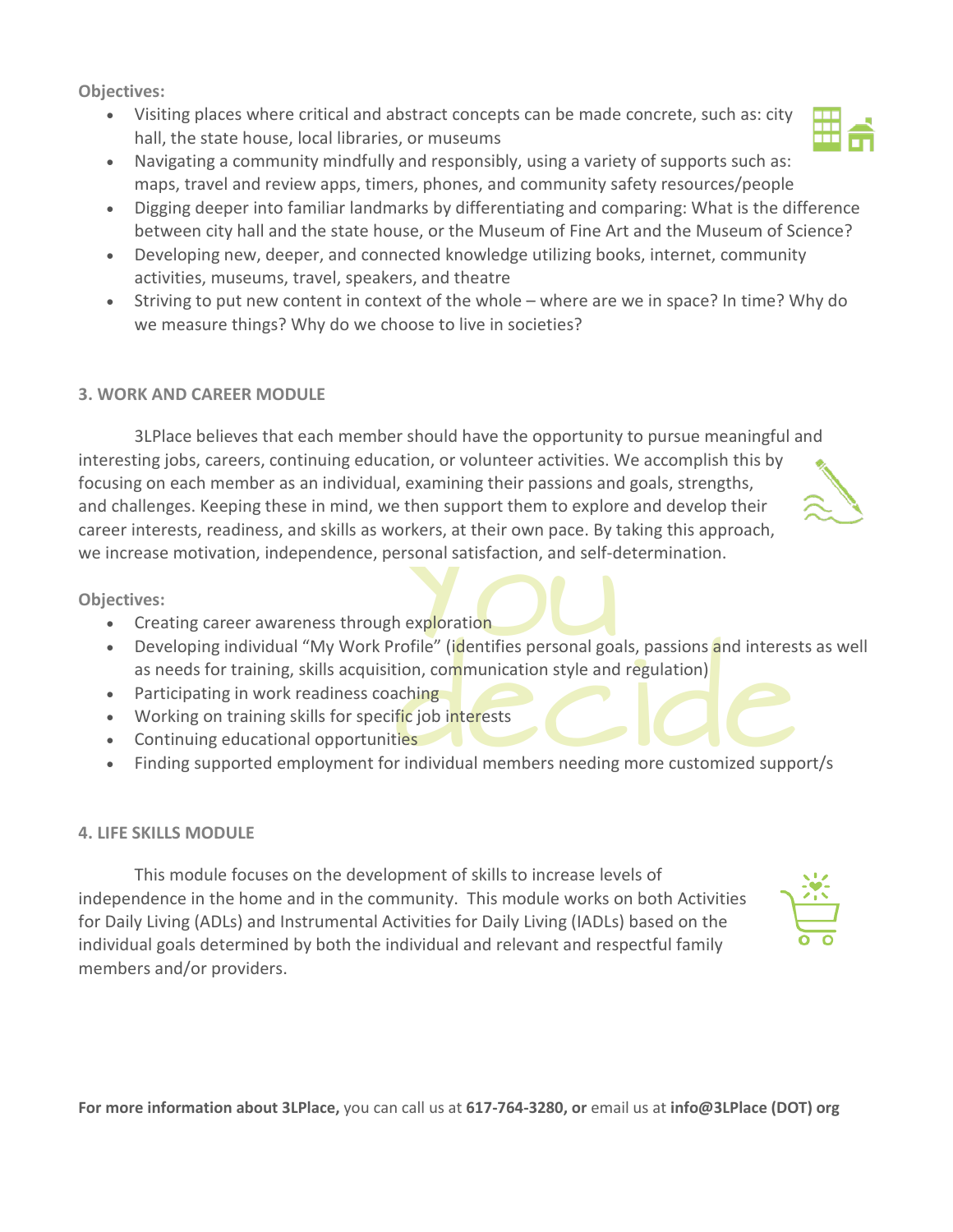**Objectives:**

- Learning about exercise, nutrition, meal planning, meal preparation, cleanup
- Dining with other members, including preparing for group meals by practicing relevant social etiquette practices and manners
- Learning and practicing relevant procedures (for example, previewing menus and ratings, ordering, paying, tipping, and showing gratitude) for dining out
- Exploring money math concepts for meal budgeting, medication costs, and other necessities
- Practicing travel training while navigating community to shop for groceries, or other errands
- Developing laundry skills
- Organizing skills, general cleaning skills, and other chores to work on generalizing these skills across environments, both at 3LPlace and in member's home

#### **5. SOCIAL SKILLS MODULE**

In this module, members work on social emotional awareness and social thinking, including their ability to connect with others in social activities.

**Objectives:**

- Developing reciprocal social communication
- Practicing social pragmatics such as sharing space on sidewalks, escalators, buses and subways, or the pragmatics of ordering a meal or purchasing at stores
- Respecting personal space
- Helping create and follow a group plan
- Navigating both group time and independent time in productive and pleasurable ways
- Reading the room and understanding socially expected vs. unexpected behaviors in varied settings
- Regulating voice/body control and learning when to say something aloud versus keeping thoughts to ourselves out of respect for someone else's feelings
- Practicing active kindness & flexible thinking

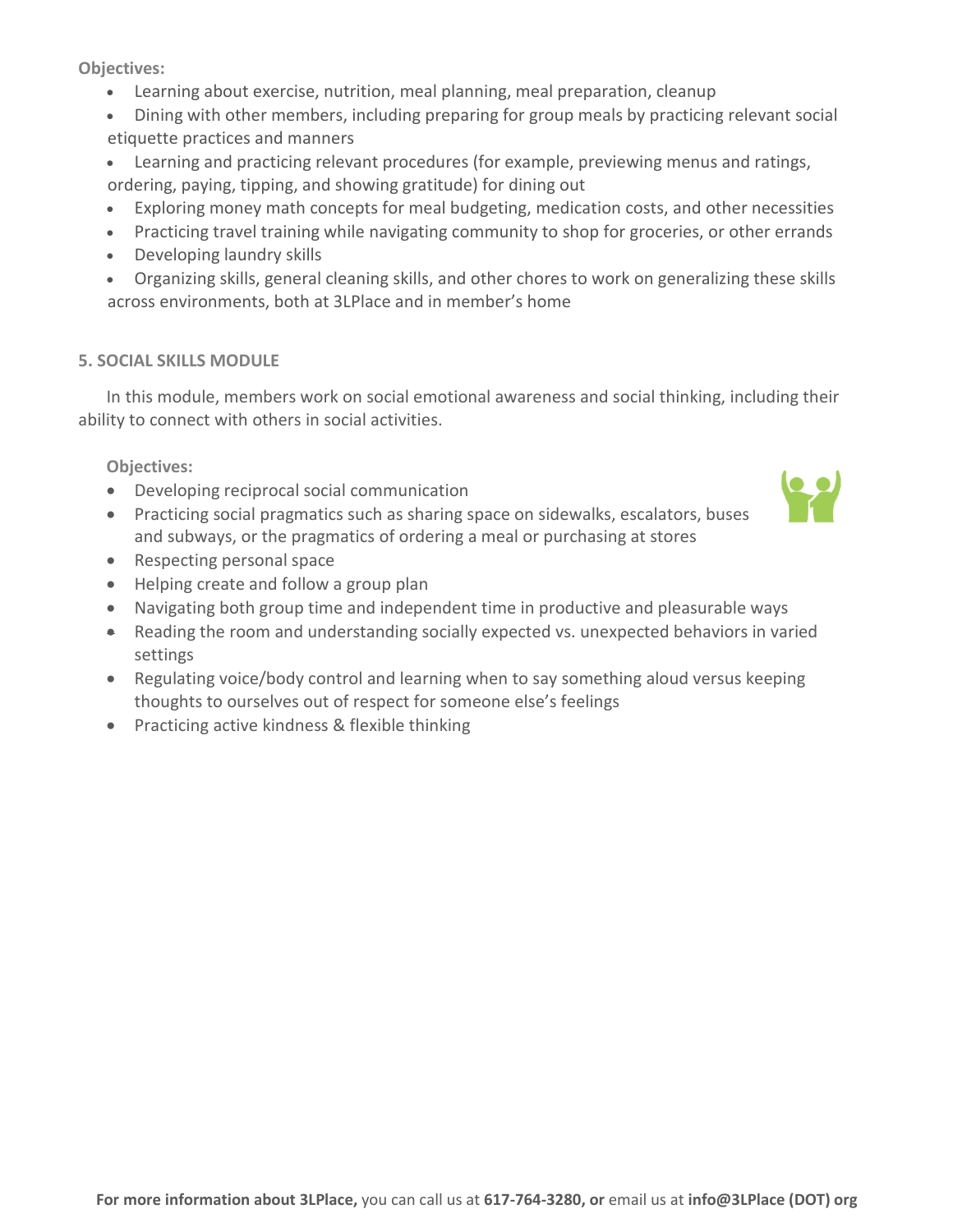

# **SAMPLE SCHEDULE**



|                  | <b>MONDAY</b>                                                                | <b>TUESDAY</b>                                                         | <b>WEDNESDAY</b>                                                              | <b>THURSDAY</b> | <b>FRIDAY</b>                                                                      | <b>SATURDAY</b>                  |
|------------------|------------------------------------------------------------------------------|------------------------------------------------------------------------|-------------------------------------------------------------------------------|-----------------|------------------------------------------------------------------------------------|----------------------------------|
| $-12pm$<br>10am- | Daring to Dream                                                              | Life Skills<br><b>Activities</b><br>for Daily Living<br>Ŵ.             | Daring to Dream                                                               | Community<br>H  | Daring to Dream                                                                    |                                  |
| 2pm              | Social Skills                                                                | Social Skills                                                          | Community                                                                     | Social Skills   | Social Skills                                                                      |                                  |
| 12pm-            |                                                                              |                                                                        |                                                                               |                 |                                                                                    | Social/Recreation<br>(12 to 5pm) |
| Ş<br>Б.<br>Р     | Community<br>п<br>π                                                          | Work and Career<br>シュ こうしょう こうしゃ                                       | ⋣<br>₩                                                                        | Work and Career | Community<br>п<br>т<br>┳                                                           |                                  |
| 4 pm - Gpm       | Life Skills<br><b>Instrumental Activities</b><br>for Daily Living<br>$\circ$ | Life Skills<br><b>Instrumental Activities</b><br>for Daily Living<br>۰ | Life Skills<br>Instrumental Activities<br>for Daily Living<br>- 18<br>$\circ$ | Social Skills   | Life Skills<br><b>Instrumental Activities</b><br>for Daily Living<br>Ŵ.<br>$\circ$ |                                  |

# grow your abilities choose your path with us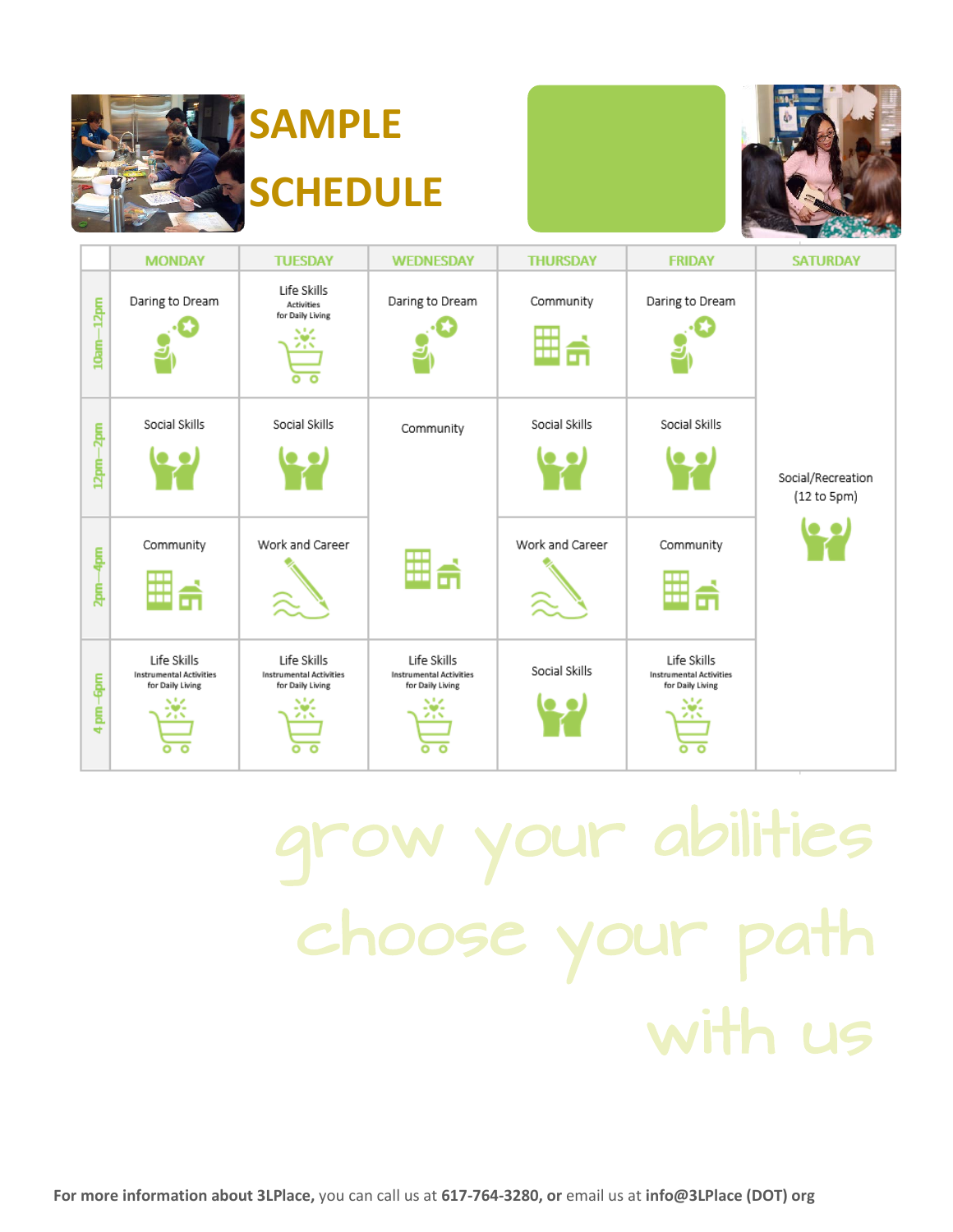## **If you think 3LPlace is right for you …**

#### *Schedule a tour, talk to our admissions coordinator, or attend an open house*

- How do we pay for 3LPlace?
- What does it cost?

#### **State Funding Option:**

A new pilot program through the Massachusetts Department of Developmental Services may help fund the 3LPlace modules.

The 3LPlace/DDS Education and Training Pilot is available for families under the **participant-directed program model.** Families should connect with their DDS Coordinator to discuss joining 3LPlace's education and training pilot program and to inquire about available funding for their individual members.

For families choosing this option, 3LPlace modules may be paid for using an individual's DDS budget at a rate of \$35/hour or \$70 per module. The average member funded by DDS is attending two full days a week.

Individuals and their families may wish to add additional modular programming using **private funding**.

#### **Private Pay Option:**

**All 3LPlace services may also be supported with private funding.** The rates per module are the same whether an individual is paying privately or utilizing state funds.

Families who are enrolling members as private pay are required to enroll for at least twelve modules (the equivalent of two days a week). This allows our staff to fully develop a relationship with each member and it helps members become an integrated part of the 3LPlace community of learners.